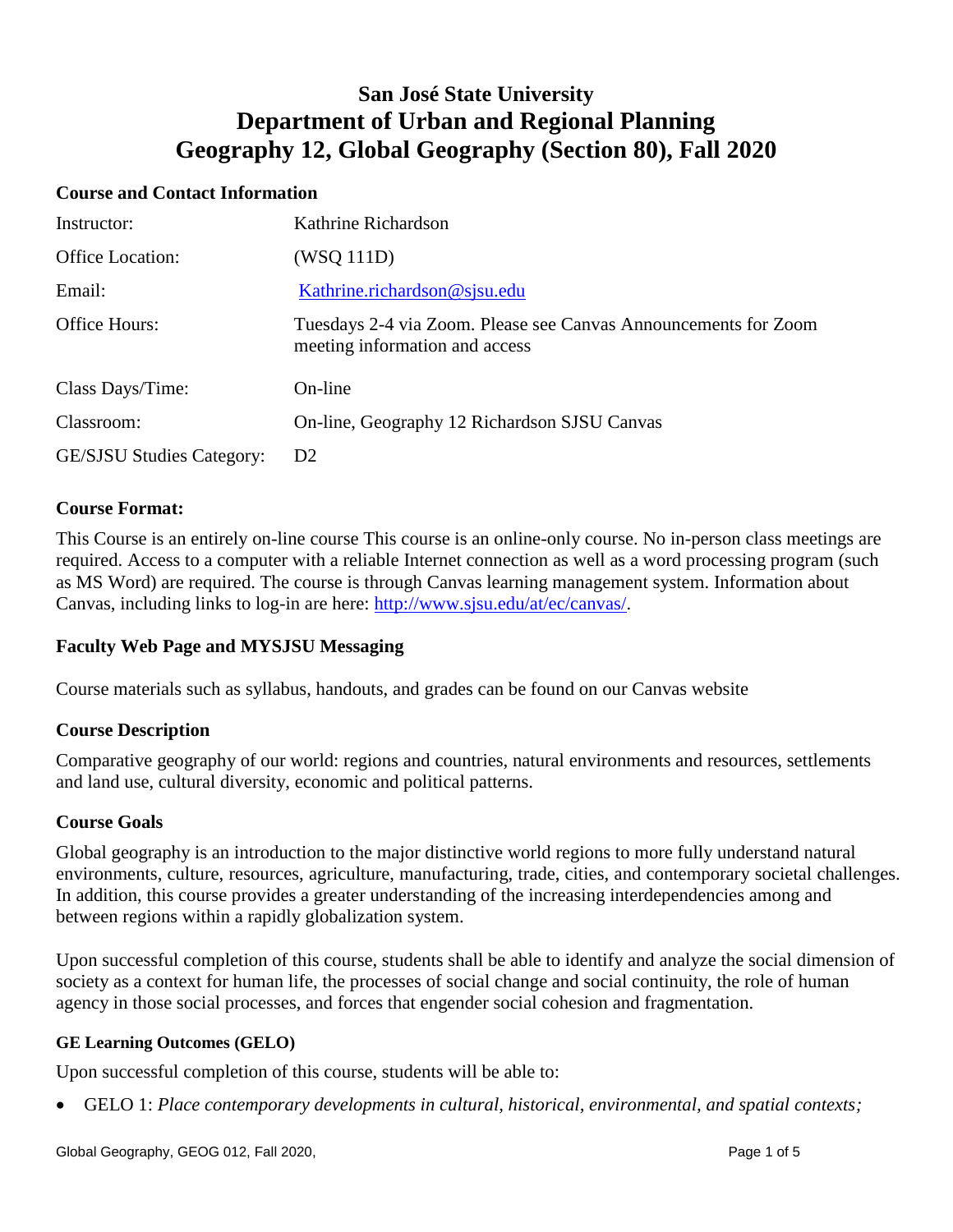Students will demonstrate achievement through assigned readings, mapping exercises, essay, quizzes, and the term research project.

 GELO 2: *Identify the dynamics of ethnic, cultural, gender/sexual, age-based, class, regional, national, transnational, and global identities and the similarities, differences, linkages, and interactions between them;*

Students will demonstrate achievement through assigned readings, mapping exercises, essay, quizzes, and the term research project.

 GELO 3: *Evaluate social science information, draw on different points of view, and formulate applications appropriate to contemporary social issues; and*

Students will demonstrate achievement through assigned readings, mapping exercises, essay, quizzes, and the term research project.

GELO 4: *Compare and contrast two or more ethnic groups, cultures, regions, nations, or social systems.*

Students will demonstrate achievement through assigned readings, mapping exercises, essay, quizzes, and the term research project.

## **Course Content Learning Outcomes**

Upon successful completion of this course, students will be able to:

CLO1: describe the physical characteristics of the world by use of regional approach.

CLO2: describe the cultural characteristics of the world by use of a regional approach.

CLO3: differentiate the economic, social, and other cultural characteristics that occurs across the world

CLO4: discuss current events as they pertain to the Global Geography

# **Required Texts/Readings**

## **Textbook (e-book)**

**Title***: World Regional Geography: Global Patterns, Local Lives* **Author:** Lydia Mihelic Pulsipher and Alex Pulsipher **ISBN**-**13:** 978-131-906-0-503 Edition: 7<sup>th</sup> Edition Can be purchased through the SJSU Bookstore as an E-text, or directly through McMillan (Publisher) via our class Canvas website.

## **Other technology requirements**

Access to a computer and reliable Internet source as well as a word processing program (such as MS Word) are required.

## **Classroom Protocol**

 All assignments are due as stated on the course schedule and late work will be penalized 5% everyday it is late.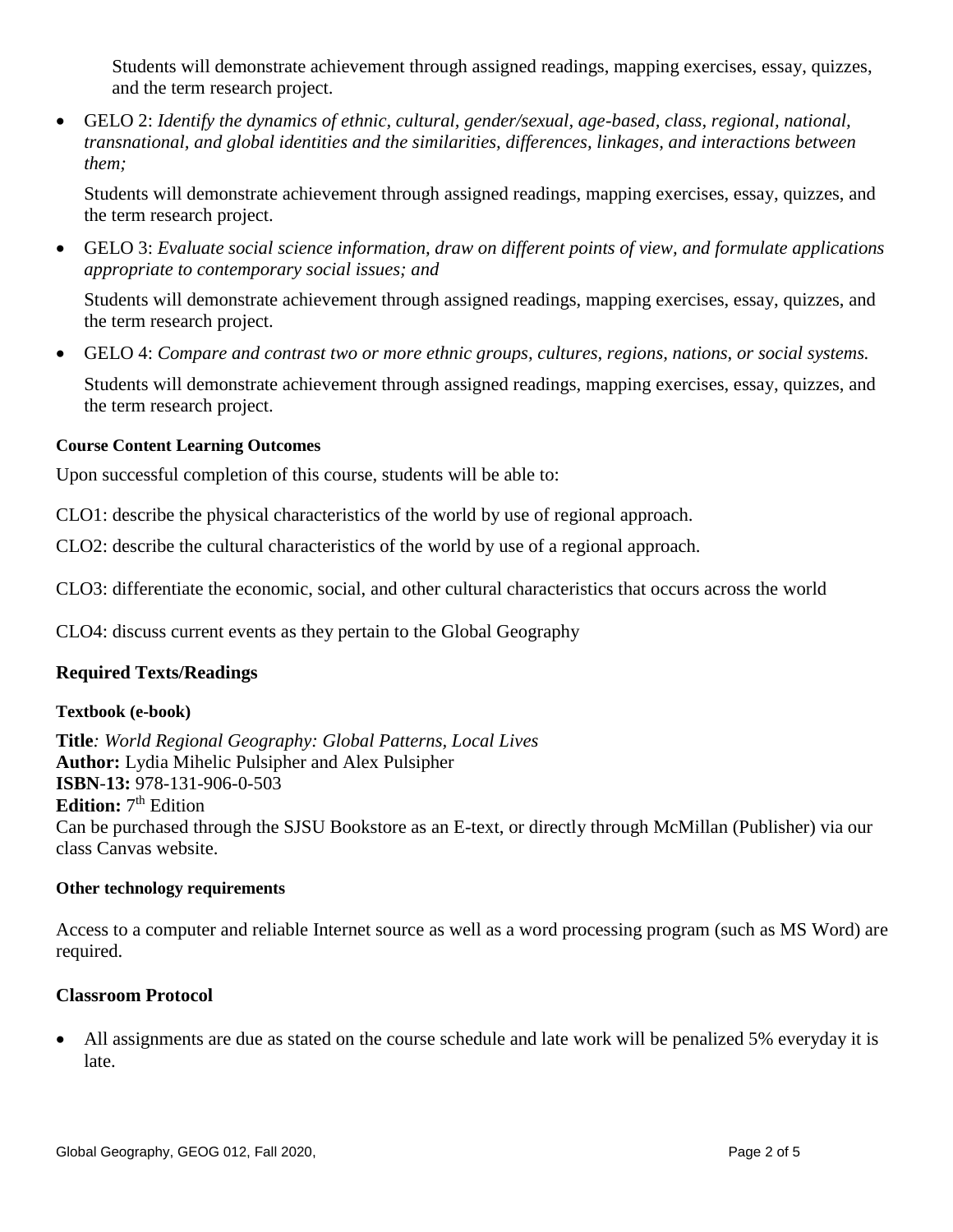## **Course Requirements and Assignments/Quizzes**

We will be covering seven chapters (Chapters 1-4 and Chapters 5, 9, & 11) in the assigned text, and you will be expected to read and understand the materials. Please remember that there is a 5% penalty per day for assignments (including quizzes) that are submitted after the deadline. Assignments/Quizzes are as follows:

- 1. **Chapter Quizzes** (70% of total grade). At the end of every chapter we cover, you will be responsible for taking two quizzes of approximately 15 questions each. One will cover the reading material for the chapter, and the other will cover either a BBC documentary or a Story Map quiz depending on the chapter. Once you are done taking each quiz, you will submit it to me via Canvas for grading.
- 2. **Current Global Events research paper** (15% of total grade) The research paper will consist of a minimum of 1200 words and is required for this course. It is a written document with references to be submitted through Canvas. Detailed instructions and guidelines will be posted in the Canvas online classroom.
- 3. **Participation** (15% of total grade) At the beginning of every chapter there will be a "Learning Curve Assignment" which you must complete.

SJSU classes are designed such that in order to be successful, it is expected that students will spend a minimum of forty-five hours for each unit of credit (normally three hours per unit per week), including preparing for class, participating in course activities, completing assignments, and so on. More details about student workload can be found in University Policy S12-3 at http://www.sjsu.edu/senate/docs/S12-3.pdf.

## **Current Global Events Research Paper**

The current global events research paper will be due at **11:59 p.m. on Friday, December 4, thru Canvas. It must be approximately 4-5 pages and include a separate Bibliography at the end of the paper. More details will be given later in the term.**

Topics may include:

Any current event that has happened in the past year which may include the border crisis, (e.g. Chile declining to sign U.N. pact because they believe migration is not a human right, the rise of Brazil as a regional economic power, growing high tech economy in India, and so on.) If you need help finding or narrowing down a topic come see me during my office hours or send me an email. Keep in mind that this assignment is for a global geography course meaning place and space play a significant role. All sources must be academic, and articles should be peer reviewed.

# **Final Exam**

The final exam will be based on course materials from Chapter 11 of the required course textbook.

# **GRADING POLICY**

**\*Please remember that this course must be passed with a C or better as a CSU graduation requirement.**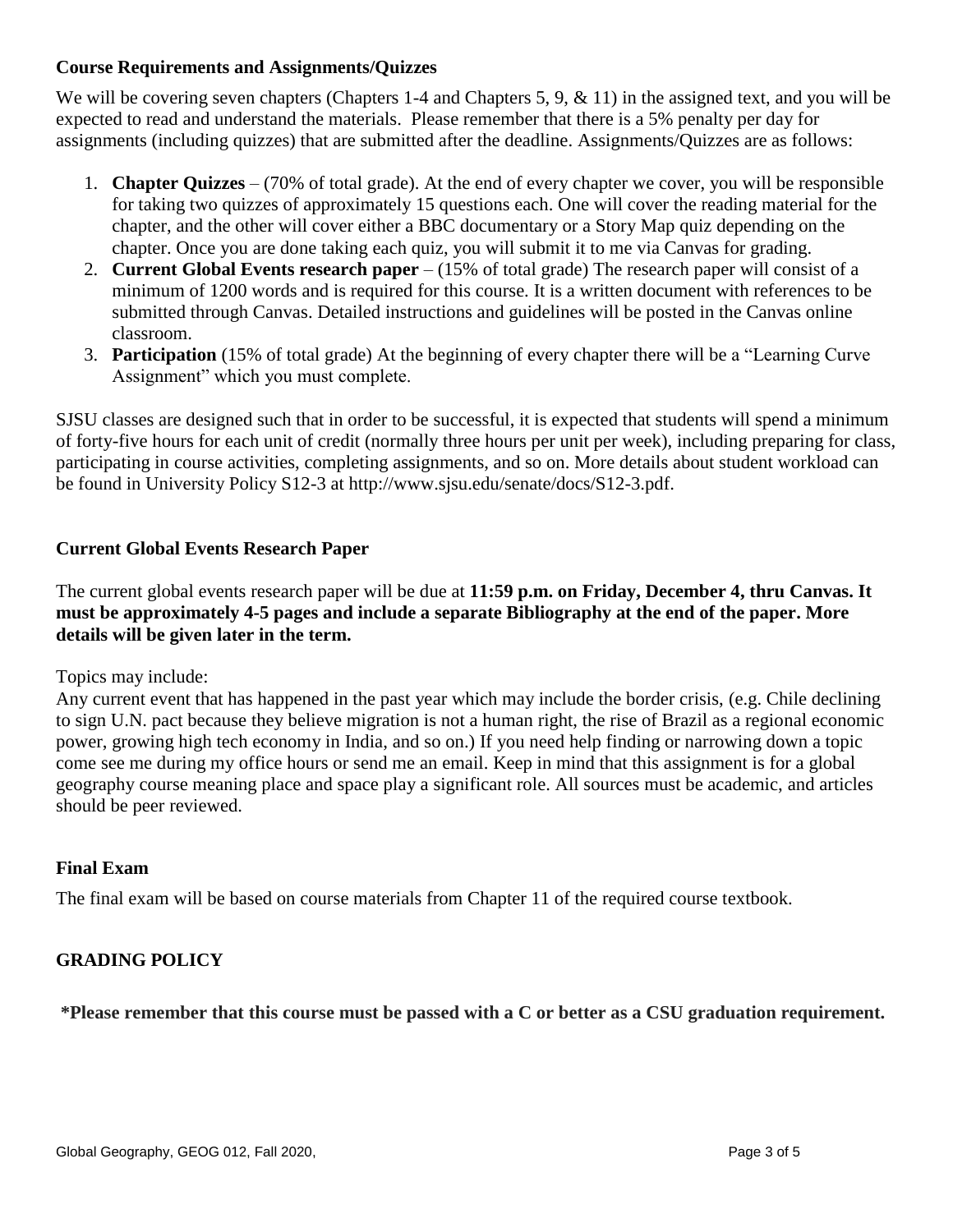*Grade Scale*

| <b>Percent</b> | <b>Letter Grade</b> | <b>Percent</b> | <b>Letter Grade</b> |
|----------------|---------------------|----------------|---------------------|
| 95-100         | A                   | 77-79          |                     |
| $90 - 94$      | A-                  | 74-76          |                     |
| 87-89          | B+                  | 70-73          |                     |
| $84 - 86$      |                     | 60-69          |                     |
| $80 - 83$      | В-                  | :60            | F                   |

#### **Determination of Grades**

5% Penalty for late or missed work every day that it is late.

#### **University Policies**

Per University Policy S16-9 *(http://www.sjsu.edu/senate/docs/S16-9.pdf)*, relevant information to all courses, such as academic integrity, accommodations, dropping and adding, consent for recording of class, etc. is available on Office of Graduate and Undergraduate Programs' [Syllabus Information](http://www.sjsu.edu/gup/syllabusinfo/) web page at http://www.sjsu.edu/gup/syllabusinfo/"

# **GEOG 012/ Global Geography, Spring 2019, Course Schedule**

#### **Course Schedule**

| <b>Week</b>    | <b>Date</b> | <b>Topics, Readings, Assignments, Deadlines</b>                       |
|----------------|-------------|-----------------------------------------------------------------------|
| 1              | 8/19        | Introductions, Course Syllabus                                        |
|                |             | <b>Practice Assignment due 8/24</b>                                   |
|                |             | Ch1: An Exploration of Connections                                    |
| 2              | 8/24        | Ch 1: Environment, Globalization & Development, Population            |
|                |             | <b>Learning Curve due 8/28</b>                                        |
|                |             | Reading Quiz due 8/30; Video Quiz due 8/30                            |
| 3              | 8/31        | Chapter 2: North America Learning Curve due 9/4                       |
| $\overline{4}$ | 9/7         | Ch 2: North America Physical Geography                                |
|                |             | Ch 2: Environment Reading Quiz due 9/11                               |
| 5              | 9/14        | Ch 2: Human Patterns                                                  |
|                |             | Ch 2: Globalization & Development Video Quiz 9/18                     |
| 6              | 9/21        | Ch 3 Middle and South America Learning Curve due 9/25                 |
| 7              | 9/28        | Ch 3: Middle & South America Physical Geography                       |
|                |             | Ch 3: Human Patterns Over Time Reading Quiz due 10/2; Video Quiz 10/4 |
| 8              | 10/5        | Ch 4: Europe Learning Curve due October 9                             |
| 9              | 10/12       | Ch 4: Globalization & Development                                     |
|                |             | Reading Quiz due 10/16, Story Map Quiz due 10/18                      |
| 10             | 10/19       | Ch 5: Russia Learning Curve due 10/23                                 |
|                |             |                                                                       |
| 11             | 10/26       | Ch 5: Power & Politics Reading Quiz due 10/30; Video Quiz due 11/1    |